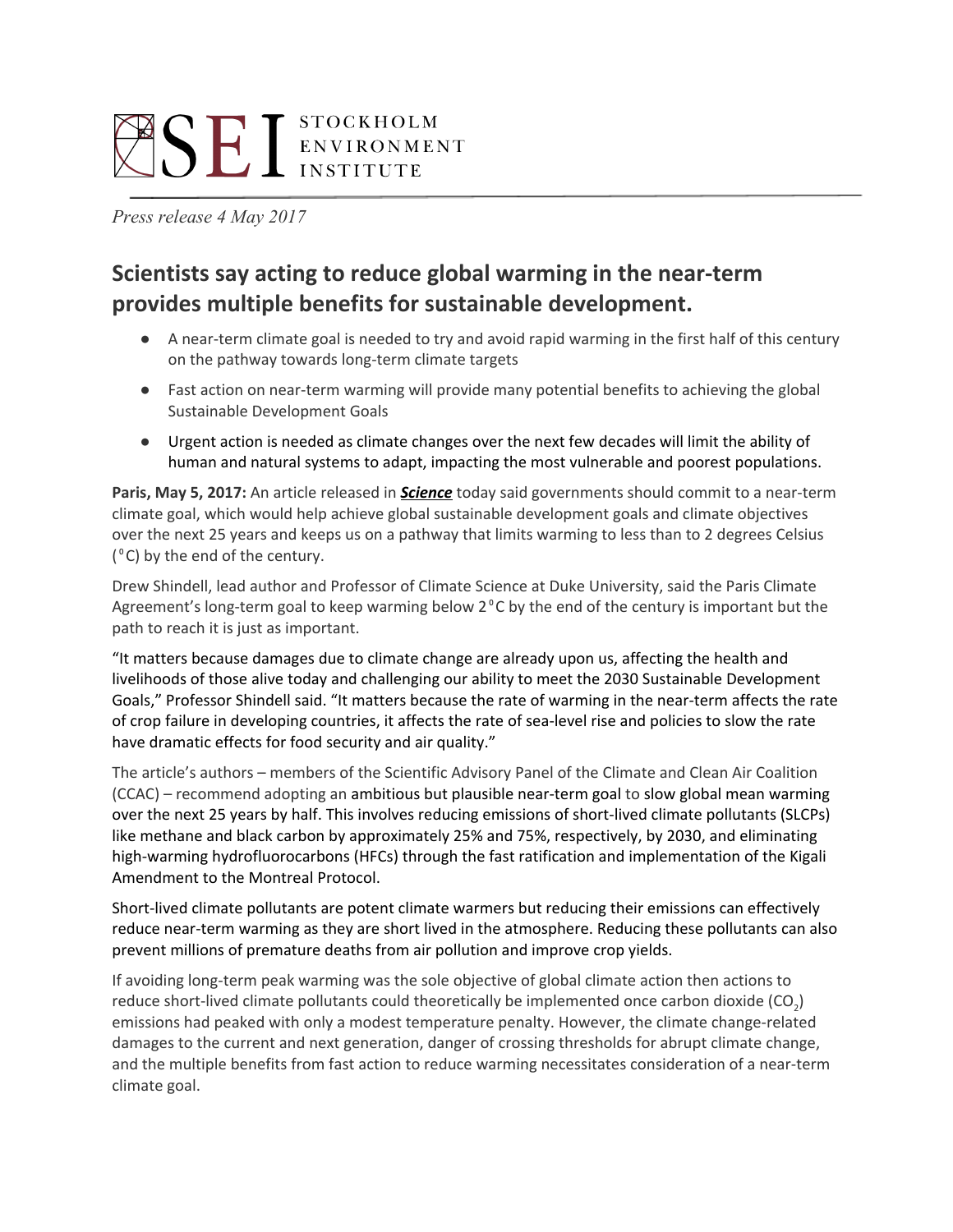Fortunately, limiting long-term warming has never been the sole objective of global climate policy nor the Paris Agreement. The Paris Agreement explicitly links the world's long-term climate and near-term sustainability agendas by emphasizing that efforts to address climate change should occur within "the context of sustainable development and efforts to eradicate poverty".

"If we do not implement near-term strategies and only focus on long-term goals we will miss the opportunity to achieve multiple benefits and reduce premature deaths, avoid millions of tonnes of reduced crop yield and avoid climate-related impacts that will be associated with the rapid increases in temperature that would occur unless we take this action," Dr. Shindell said.

Johan Kuylenstierna, Policy Director of the Stockholm Environment Institute, based at the University of York, United Kingdom, said that adding a focus on near-term climate change in addition to long-term concerns will help countries frame climate action in the context of their near-term national goals and objectives and would reduce societal and environmental damage for both current and future generations.

"If governments adopt a goal to reach the long-term Paris target by following a pathway with the lowest possible rates of warming and maximum sustainable development benefits in the near-term, then they could benefit by strategically coordinating climate and development policies," Dr. Kuylenstierna said. "Having a near-term goal that achieves benefits across multiple objectives and across multiple parts of the government can motivate action, focus effort and coordinate policy."

Countries should commit to mitigation pledges that keep them on a pathway to achieving both near term and long-term goals. In many countries, additional effort might be required to create emissions inventories for pollutants they have not previously considered or reported.

However, there are existing methodologies that can be built upon, and pledges by countries that include individual short-lived climate pollutants would likely catalyze action toward the  $1.5/2^{\circ}$ C target while helping them deliver on their Sustainable Development Goals (see Figure 1).

A near-term pathway goal is needed to ensure that projected reductions take place quickly. By closely linking global climate efforts through the United Nations Framework Convention on Climate Change (UNFCCC), the Sustainable Development Goals, and efforts to reduce HFCs (such as under the Kigali Amendment to the Montreal Protocol), the pathway-to-the target approach can mutually reinforce these efforts.